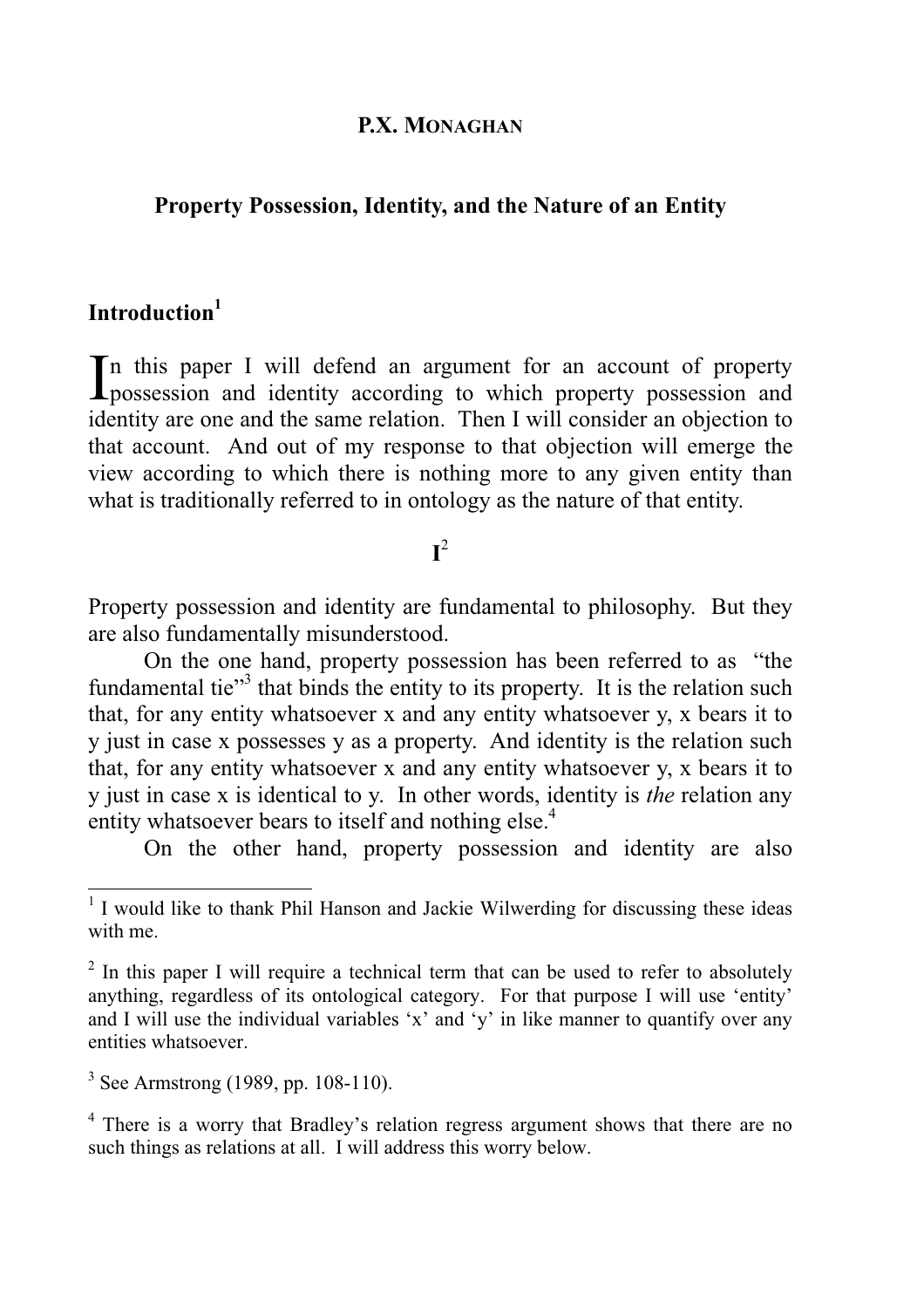fundamentally misunderstood. For whereas it is apparently very widely believed that there is a real distinction to be made between the relation of property possession and the relation of identity, that belief is mistaken.<sup>5</sup> Instead, there is only a merely conceptual distinction to me made between them. For property possession and identity are in fact numerically one and the same relation.

 The purpose of this paper is to defend an argument for an account of property possession and identity according to which the relation of property possession (i.e. the relation such that, for any x and y, x bears it to y just in case x possesses y as a property) *just is* the relation of identity (i.e. the relation such that, for any x and any y, x bears it to y just in case x is identical to y). Now it might also be said that according to this account, there is no relation of property possession other than the relation of identity, and there is no relation of identity other than the relation of property possession. And to be picturesque it might even be said that according to the account, there is no more difference between the relation of property possession and the relation of identity than there is between the Morning Star and the Evening Star. But for the sake of brevity from now on I will simply say instead that according to the account, property possession and identity are one and the same relation.

 The plan of the paper is as follows. In the second section I will defend an account of property possession and identity according to which property possession and identity are one and the same relation. Then in the third section I will consider an objection to that account. And out of my response to that objection will emerge the view according to which there is nothing more to any given entity than what is traditionally referred to in ontology as the nature of that entity.

## **II**

In this section I will defend each of the premises of the following argument. Property possession is a relation. If property possession is a relation, however, then either property possession and identity are one and

<sup>&</sup>lt;sup>5</sup> So far as I can tell, property possession and identity are widely believed to be numerically two distinct relations because whereas identity is symmetric, transitive and reflexive, it is widely believed that property possession is asymmetric instead. To his credit, Newman is one who makes this belief explicit. See his (2002, p. 24, n. 40). But according to my account, property possession is not asymmetric. Rather, it's symmetric. It just is the symmetric, transitive and reflexive relation of identity.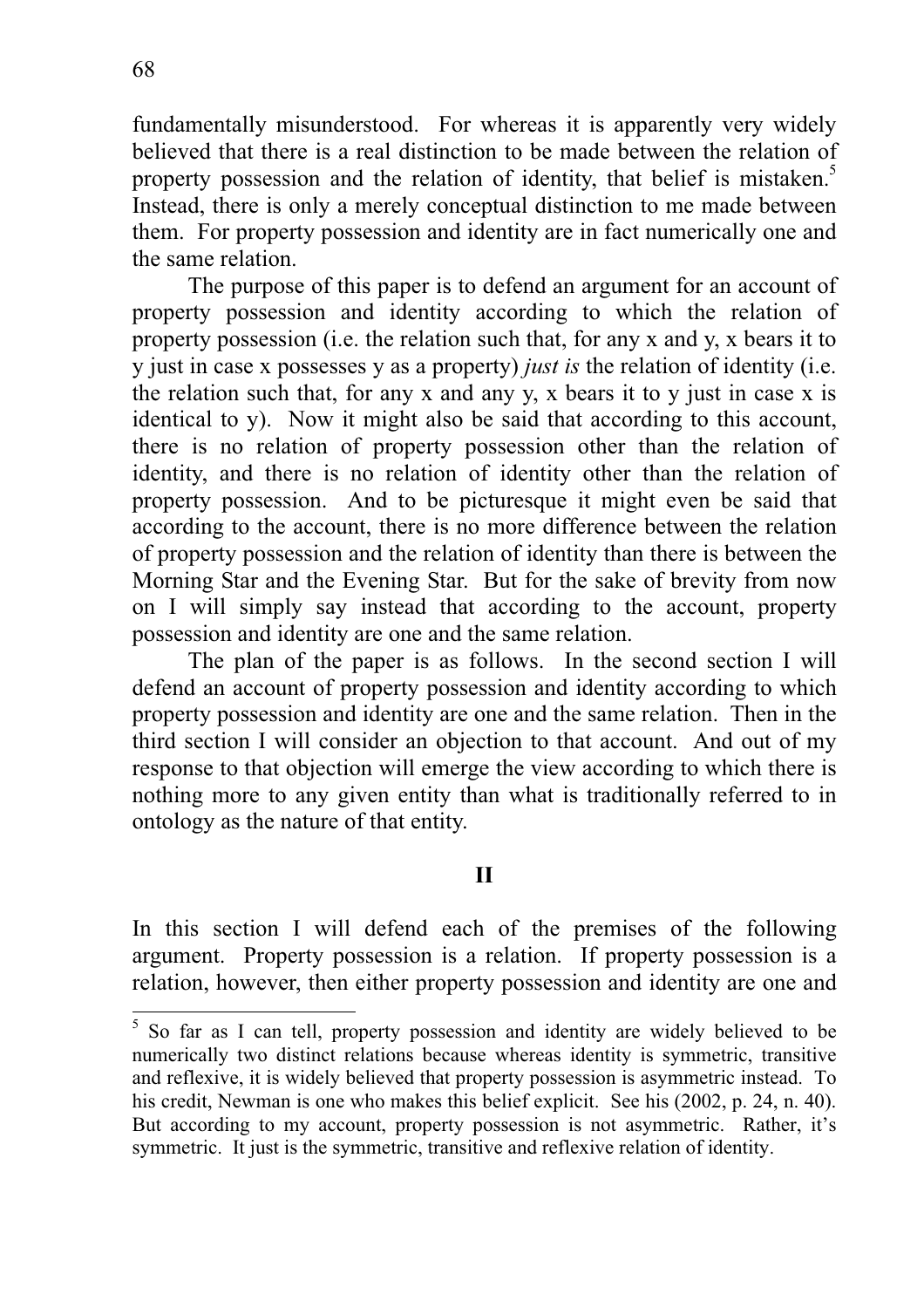the same relation, or else property possession is some relation other than identity. If property possession is some relation other than identity, then presumably there is at least one entity that bears the relation of property possession to a second entity to which the first is not identical. But the consequent of this latter claim faces two problems, which I refer to as the problems of relevance and contribution, and which seem to me to be insoluble. Thus it is not the case that there is at least one entity that bears the relation of property possession to a second entity to which the first is not identical. Hence property possession and identity are one and the same relation.

*Property possession is a relation.* The only objection to this premise of which I am aware is the one according to which Bradley's relational regress argument shows that property possession cannot be a relation. According to Bradley's relational regress argument, if entity x bears relation R to entity y, then relation  $R'$  (which may or may not be the same as R) is required to relate x to R, in which case relation R'' (which may or may not be the same as  $R'$ ) is required to relate x to  $R'$ , and so on and so forth. And of course the relation extends in the other direction, going from R to  $v<sup>6</sup>$ 

 It is important to note, however, that the argument does *not* show that x fails to be related by R to y in the end, as some have thought.<sup>7</sup> Nor does it show that any contradiction is ever reached. All that it shows is that if one commits oneself to the existence of at least one relation -- and it need not be property possession -- then one thereby commits oneself to possibly many relations. But by itself this does not show that one *should not* commit oneself to the existence of relations.

 If one wishes to reject the existence of relations, then one cannot justifiably do so on the basis of Bradley's relational regress argument alone. One must also appeal to some additional consideration, such as simplicity, ontological economy, or the like. But I doubt that the value gained in simplicity would be greater than the price paid. After all, relations in general pack tremendous explanatory power. In particular, it becomes very difficult to explain how an entity could possess a property, if one does not at least tacitly postulate the existence of a relation that obtains between them. And not just any relation, for an entity and a property could

 $\overline{a}$ 

<sup>&</sup>lt;sup>6</sup> This objection is found in Bradley's Appearance and Reality and is discussed by various authors. For example, see Armstrong (1997, p. 114) or Newman (2002, p. 25).

 $7$  This seems to be what Newman thinks. See his (2002, p. 26).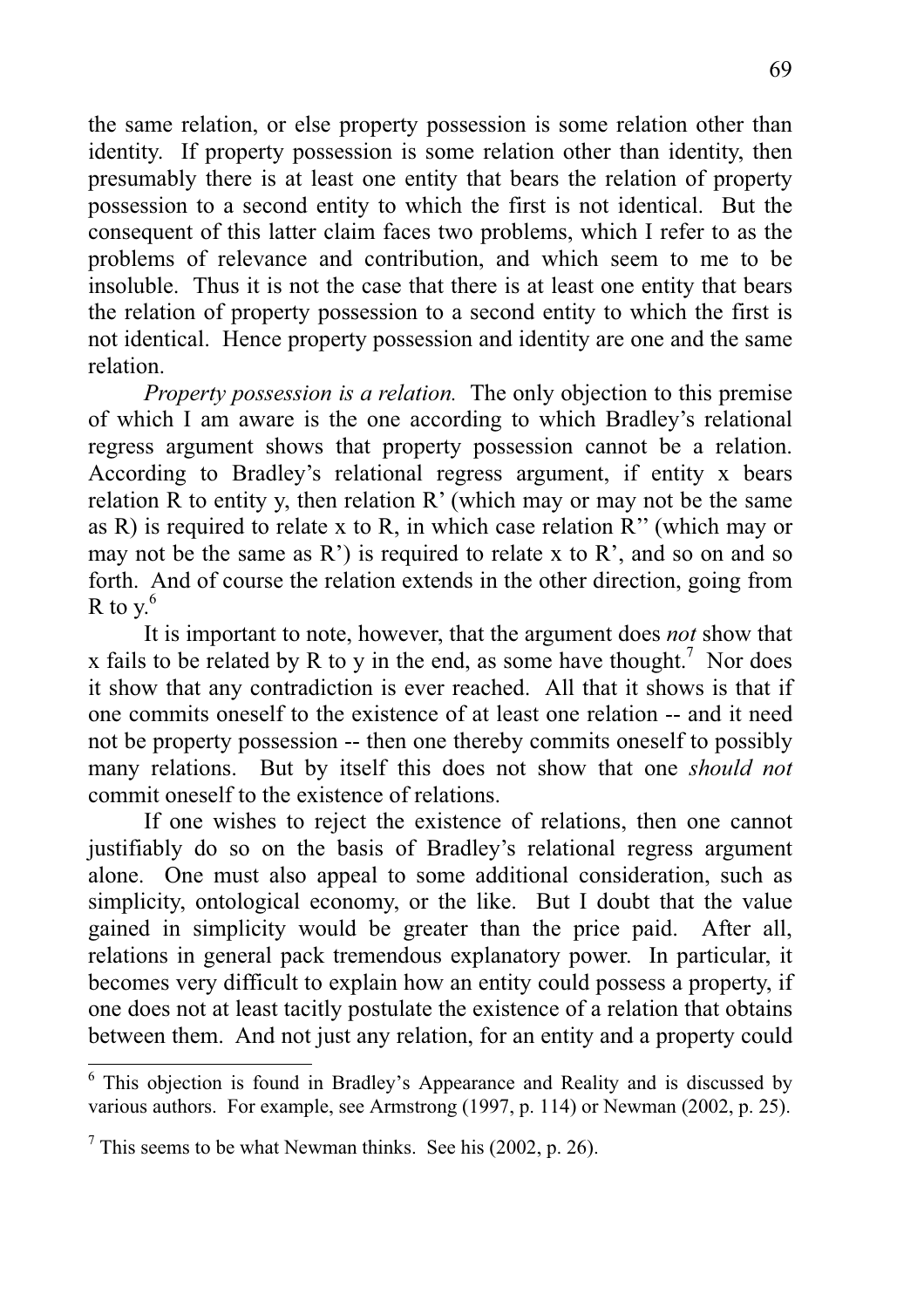still be related to each other in such a way as to be located at opposite ends of the universe as each other, without the one possessing the other. What seems to be required to explain the possession of properties by entities is in fact is the relation of property possession.

 Of course, there have been those who have tried to explain how an entity could still possess a property, even if it turns out that property possession is not a relation. Many of these philosophers have looked to Frege's notion of the unsaturatedness of concepts for inspiration. They have claimed that since properties are unsaturated, an entity and its property can combine with each other without the need of any intermediary.<sup>8</sup> But there is some reason to think that even Frege himself identified property possession as the relation of subsumption.<sup>9</sup> Moreover, one wonders whether the rather obscure<sup>10</sup> notion of an unsaturated entity is really a preferable alternative to a regress of orderly relations.

 Of course, not all philosophers have taken their cue from Frege on this point. In *A World of States of Affairs* David Armstrong proposed a view influenced by the *Tractatus* of Wittgenstein according to which a particular possesses a property just in case there exists such a thing as the state of affairs of that particular's possessing that property.<sup>11</sup> On this view, property possession is identified just as the state of affairs in which the particular and its property are "brought together."<sup>12</sup> And so it might be thought that on this view property possession is something other than a relation. But I would argue that it is not. For I would argue that if property possession is a state of affairs, and if this state of affairs brings together a entity and its property, then since anything which brings together an entity with its property functions as a relation, and since anything that functions as a relation is a relation, property possession is therefore a relation, even if it is at the same time a state of affairs.

 $\overline{\text{B}}$  For commentary on such a view, see Newman (2002, pp. 20-26).

<sup>&</sup>lt;sup>9</sup> See Frege (1891a) in Beaney (1997, p. 173).

 $10$  To my mind, Frege never really did clarify the notion of unsaturatedness. For there are some passages in which he seems to give a metaphysical analysis of the notion, as in his (1882) in Beaney (1997, p. 81). And there are other passages in which he seems to give a linguistic analysis of the notion, as in his (1891b) in Beaney (1997, p. 139).

 $11$  See his (1997, p. 1).

 $12$  See his (1997, p. 116).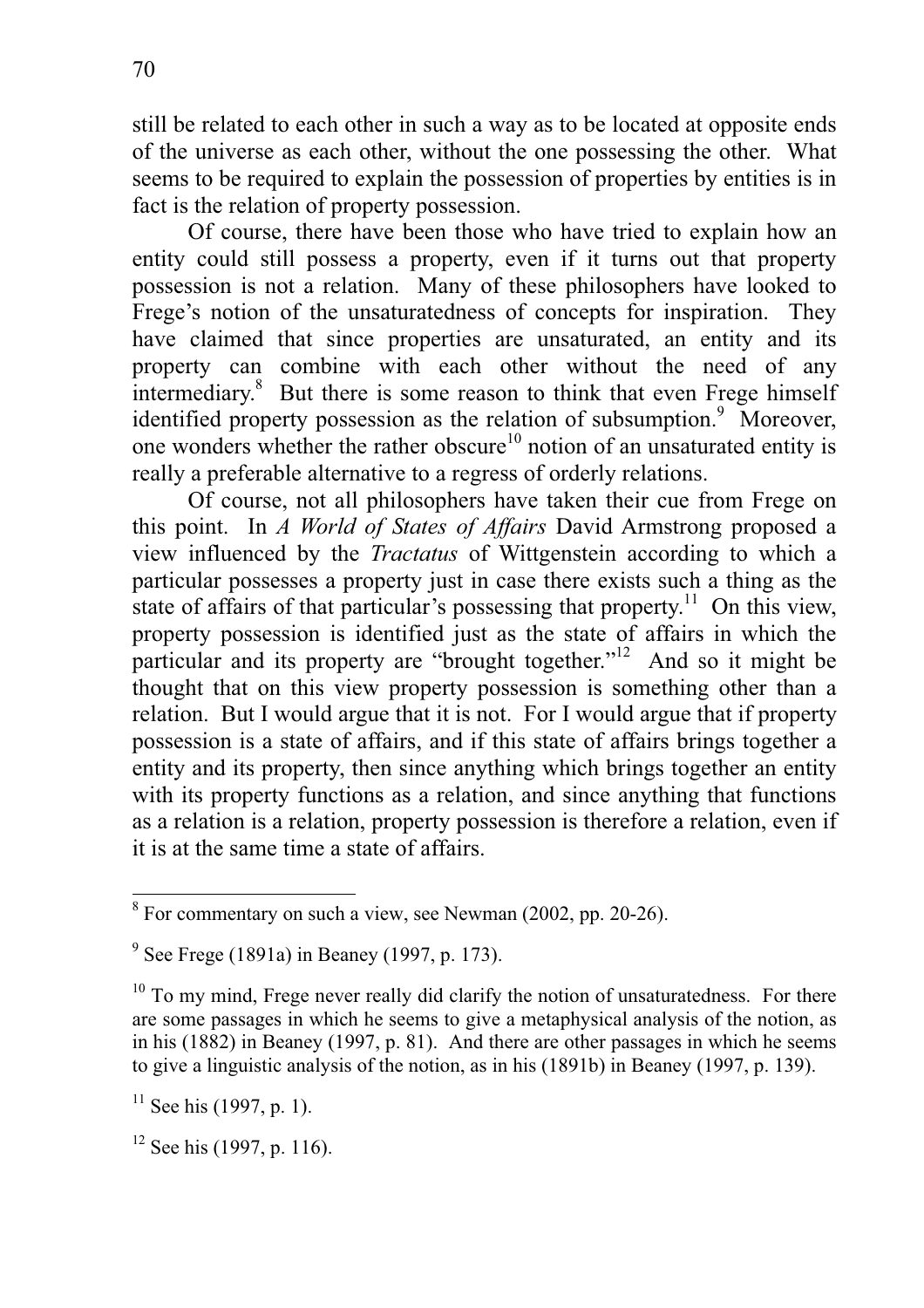*If property possession is a relation, then either property possession and identity are one and the same relation, or else property possession is some relation other than identity*. I take this claim to be uncontroversial, for it is a particular instance of the general claim that, for any relation R, either R is the relation of identity, or else R is not, in which case R is some relation other than identity.

If property possession is some relation other than identity, then *presumably there is at least one entity that bears the relation of property possession to a second entity to which the first is not identical*. Of course, it does not *follow* that that if property possession is some relation other than identity, then there is at least one entity that bears the relation of property possession to a second entity to which the first is not identical. For property possession could still be some relation other than identity, if it were the relation with the null extension, or if it were a relation that some but not all entities bear just to themselves. But each of these two options is much less plausible than the one according to which there is at least one entity that bears the relation of property possession to a second entity to which the first is not identical.<sup>13</sup> And so that is the option upon which I will concentrate in what follows.

*But the claim that there is at least one entity x that bears the relation of property possession to a second entity y to which x is not identical faces two problems, which I refer to as the problems of relevance and contribution, and which seem to me to be insoluble*. These two problems will be easy to see if we have a good colorful example with which to work (but I assume that the same problems obtain in any less colorful example as well). So let x be any entity that bears the relation of property possession to y, let y be the property of being red, and let us assume that x is therefore red. Now either y bears the relation of property possession to itself (and is therefore red), or else y does not (and is therefore not red).

Let us assume, first, that x is red but that y is not. Now the problem of relevance is easy to see. It is the problem of explaining how the fact that y is not red is at all relevant to the fact that x is red. In other words, it is the problem of explaining how x is red, even though y is not. Of course, one might think that the explanation is obvious. After all, it has been assumed that x bears *none other* than the relation of property possession to y. So it might be suggested that x is red, even though y is not, simply

<sup>13</sup> They also seem to me to be less plausible than the option according to which property possession and identity are one and the same relation.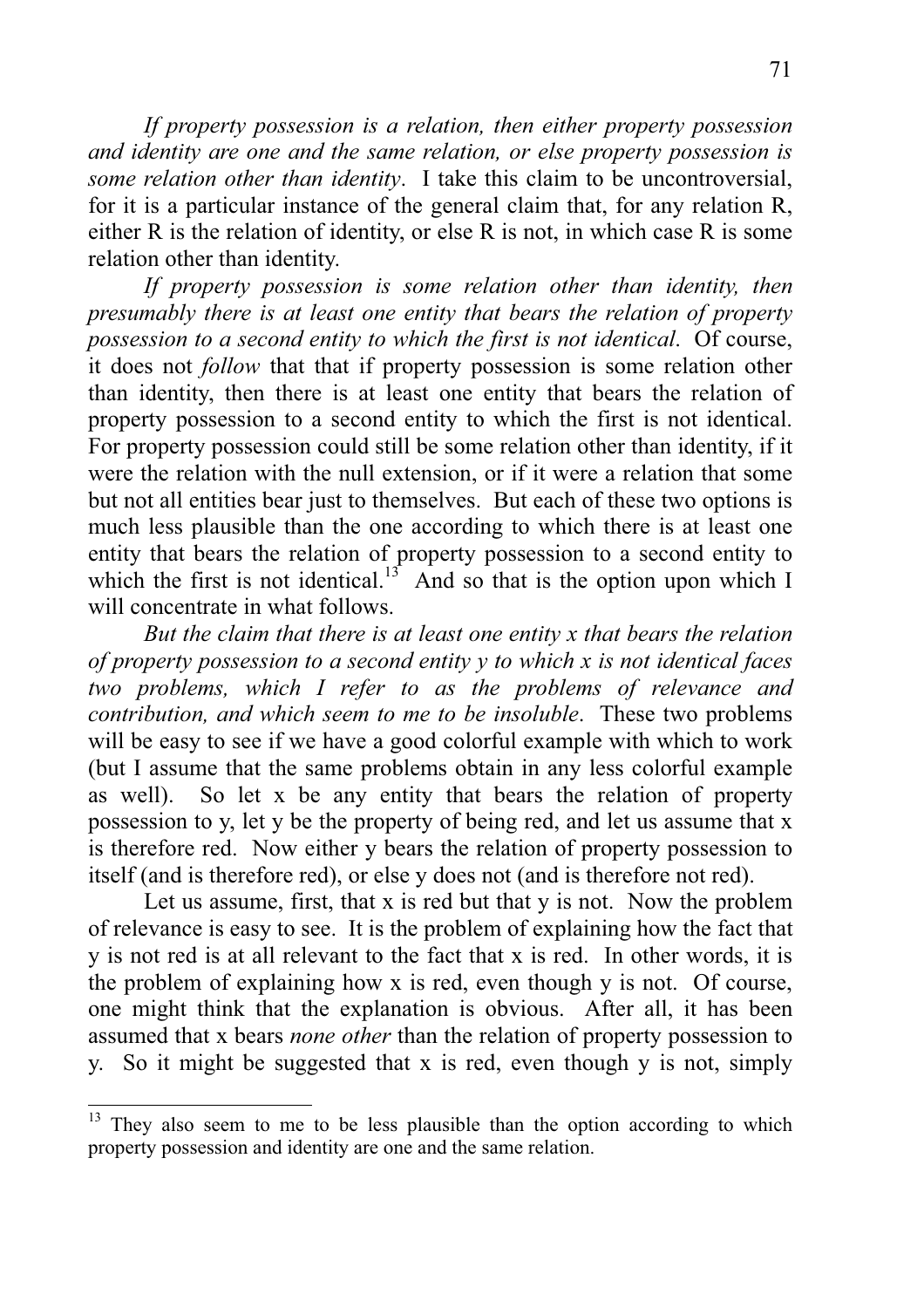because x bears the relation of property possession to y. But I don't find this suggestion to be an obvious explanation at all. For I ask: will x still be red, even if it does not bear that relation to y, but instead bears it to some other non-red entity? And if not, why not? In other words, what's so special about the non-red y, as opposed to these other non-red entities? Of course, it might be suggested that what's so special about y is obvious too. After all, y just is the property of being red. But this suggestion brings us to the problem of contribution.

 The problem of contribution is easy to see if we consider the converse of the relation of property possession, which y bears to x. It is the problem of explaining how the non-red y *makes* x red. In other words, it is the problem of explaining how the non-red y can be related to x in such a way that x comes to be red. It is the problem of explaining how the non-red y contributes redness to x. And it is a problem that seems wholly mysterious to me. After all, even if one insists that y does somehow succeed in contributing redness to x, I will simply ask: What then is the relation that obtains between x and this redness? Is it the relation of identity? And if not, then how does this redness make x *in and of itself*  red? We face the problem of contribution all over again.<sup>14</sup>

 One might attempt to get away from these problems by asserting that y does bear the relation of property possession to itself after all, and that y is therefore red. But I don't think that one succeeds in escaping from these problems in this way. For even if x is red and y is red, doesn't it still seem that x could still be red, even if y ceased to exist, or if nothing else existed that resembled x with respect to its redness? Why should we think that the fact that y is red is at all relevant to the fact that x is red? Don't the two facts just seem to be independent of each other? Thus, the problem of relevance rears its ugly head again. And so does the problem of contribution. How can y be related to x in such a way that x comes to resemble y with respect to redness? How does y contribute redness to x? It seems mysterious that it could.

 Of course, one option remaining is simply to embrace the mystery. And perhaps that seems a plausible option, when compared to the account of property possession and identity I accept. But in the following section there will emerge from this account the view that there is nothing more to

 $\overline{a}$ 

 $14$  The problem of contribution can be raised even if we do not consider the converse relation of property possession. In general it is the problem of explaining how x becomes red just by being related to y.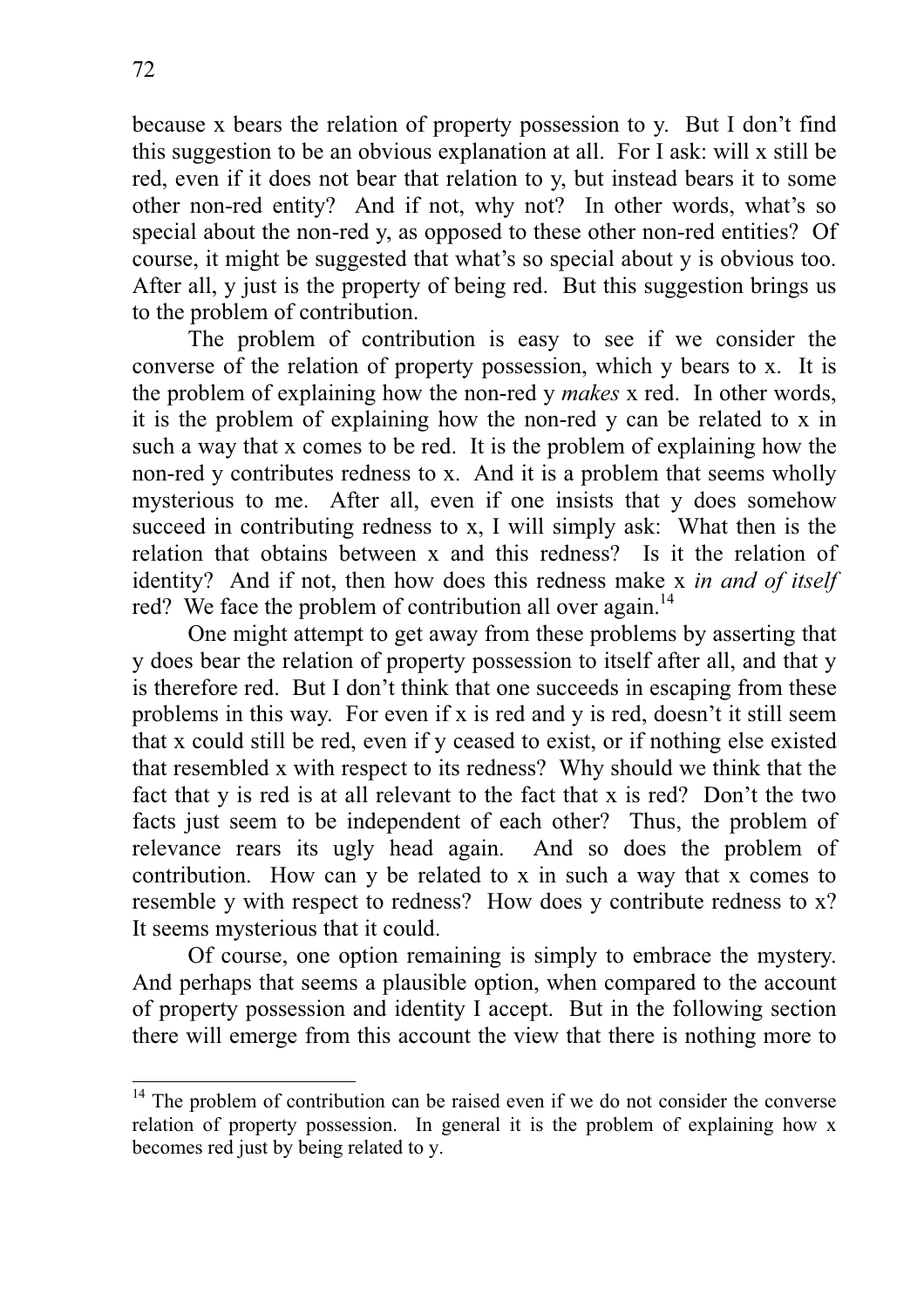any given entity than what is traditionally referred to in ontology as the nature of that entity. And this view is, I submit, a far more plausible alternative than an insoluble mystery.

#### **III**

In this section I will consider an objection to the account of property possession and identity for which I argued above. And out of my response to that objection will emerge the view according to which there is nothing more to any given entity than what is traditionally referred to in ontology as the nature of that entity.

 One might raise the following objection to my account of property possession and identity. There is at least one entity that bears the relation of property possession to two or more properties. However, if there is at least one entity that bears the relation of property possession to two or more properties, and if the relation of property possession just is the relation of identity, then there is at least one entity that bears the relation of identity to two or more entities. But nothing can bear the relation of identity to two or more entities. Hence it is not the case that the relation of property possession just is the relation of identity.

 My response to this objection is that it is based upon a mistaken identity of the relation of property possession. Property possession is not a "one-many" relation that at least one entity can bear to many properties. Rather, property possession is the "one-one" relation of identity. It is the relation that any entity whatsoever bears to itself and nothing else.

 Of course, one might judge this response to be simply unacceptable, if one *presupposes* that my account of property possession and identity cannot make room for the existence of qualitatively complex entities, such as tables and chairs, of which we can predicate many different properties, such as the property of being a table, the property of being a table, the property of being wooden, and so on and so forth. Moreover, it is easy to see how room for such entities can be made on an account of property possession as a "one-many" relation that at least one entity bears to many different properties. On such an account, qualitatively complex entities are qualitatively complex precisely because they bear the "one-many" relation of property possession to many different properties. Furthermore, perhaps it is not easy to see at first how room for such entities can be made on my account of property possession and identity as the "one-one" relation that any entity bears just to itself. But I think that such room can be made, if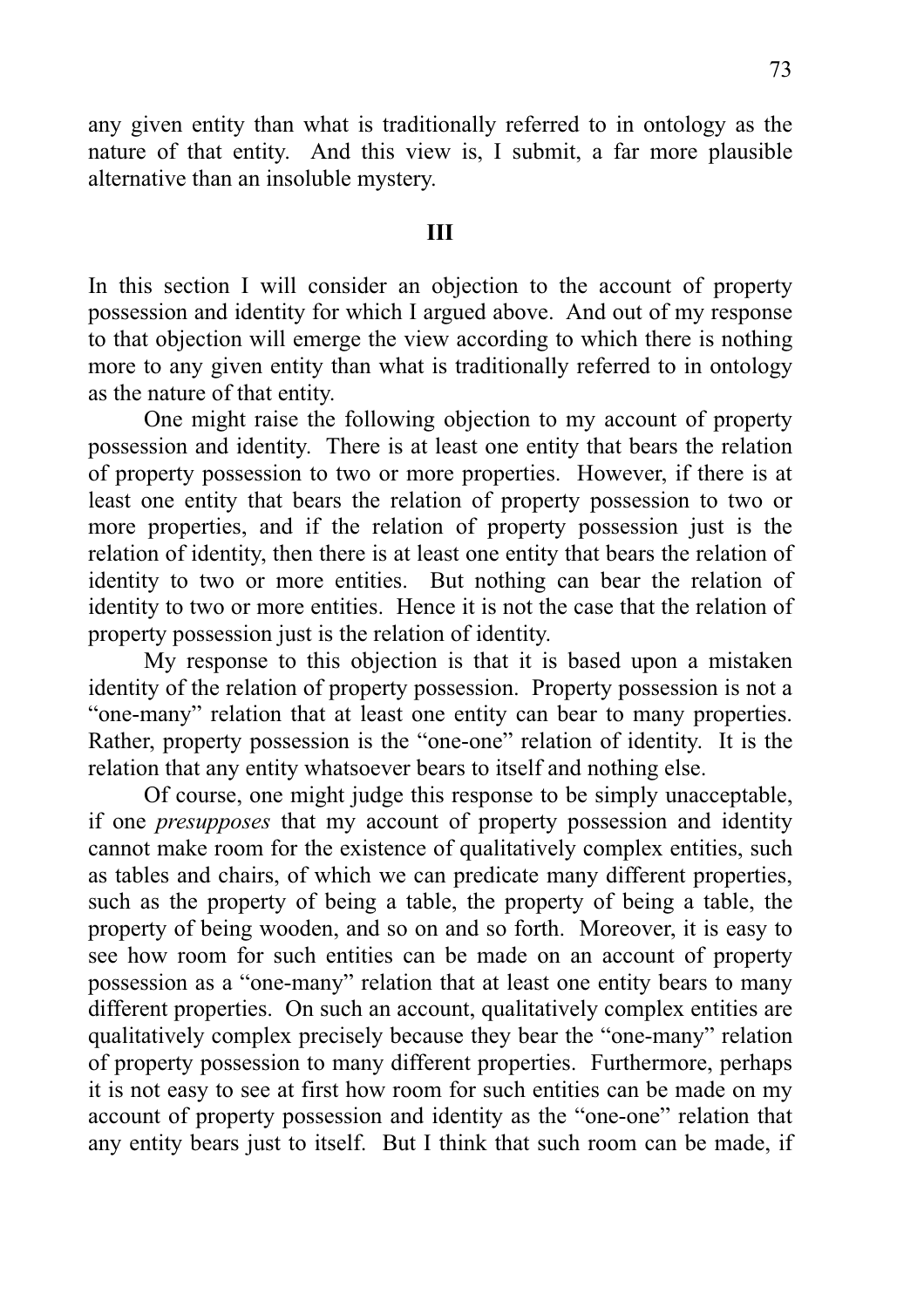-

the traditional notion of the nature of an entity is invoked.<sup>15</sup>

What I would like to suggest at this point is that any entity whatsoever bears the relation of property possession to the nature of that entity. The nature of an entity is a property, which that entity possesses, and which is complete in the sense that, for any property whatsoever, that property is a constituent part of that nature just in case that property can be truly predicated of that entity.

 It is important to note that my account of the nature of an entity differs in an important respect from the accounts given by other authors. According to some,  $^{16}$  an entity will bear the relation of property possession to each property that is a constituent part of its nature. But this I deny. I understand the relations that obtain between an entity, its nature and the properties that are constituent parts of that nature to be the relations of extensional mereology.<sup>17</sup> In extensional mereology there is a distinction made between an entity's proper parts and its non-proper part. The proper parts of an entity are the (intuitively speaking, smaller) parts to which it is not identical. And the non-proper part of any entity is the part to which it is identical. The non-proper part of any entity, in other words, just is that entity itself. Now according to my view, for any given entity and any given property, that entity bears the relation of property possession to that property just in case that property is the non-proper part of that entity's nature. So no entity ever bears the relation of property possession to any one of the proper parts of that entity's nature. Thus, it is not necessarily the case that an entity will bear the relation of property possession to all properties that can be truly predicated of it. For, again, it will not bear the relation of property possession to the proper parts of its nature.

 At this point, one might raise the following objection to my suggestion that any entity whatsoever bears the relation of property possession to its nature. If any entity whatsoever bears the relation of property possession to its nature, then since the relation of property possession just is the relation of identity, any entity whatsoever will be identical to its nature, in which case it will turn out that there is nothing more to any given entity than the nature of that entity. But it cannot be true

 $15$  For a discussion of the tradition notion of the nature of an entity, see Gracia (1988, pp. 2-3, 9-10 and 118-121).

<sup>&</sup>lt;sup>16</sup> See Armstrong (1978, p. 114) or his (1997, p. 125).

 $17$  For more on extensional mereology, see Simons (2000, especially chapters 1 and 2).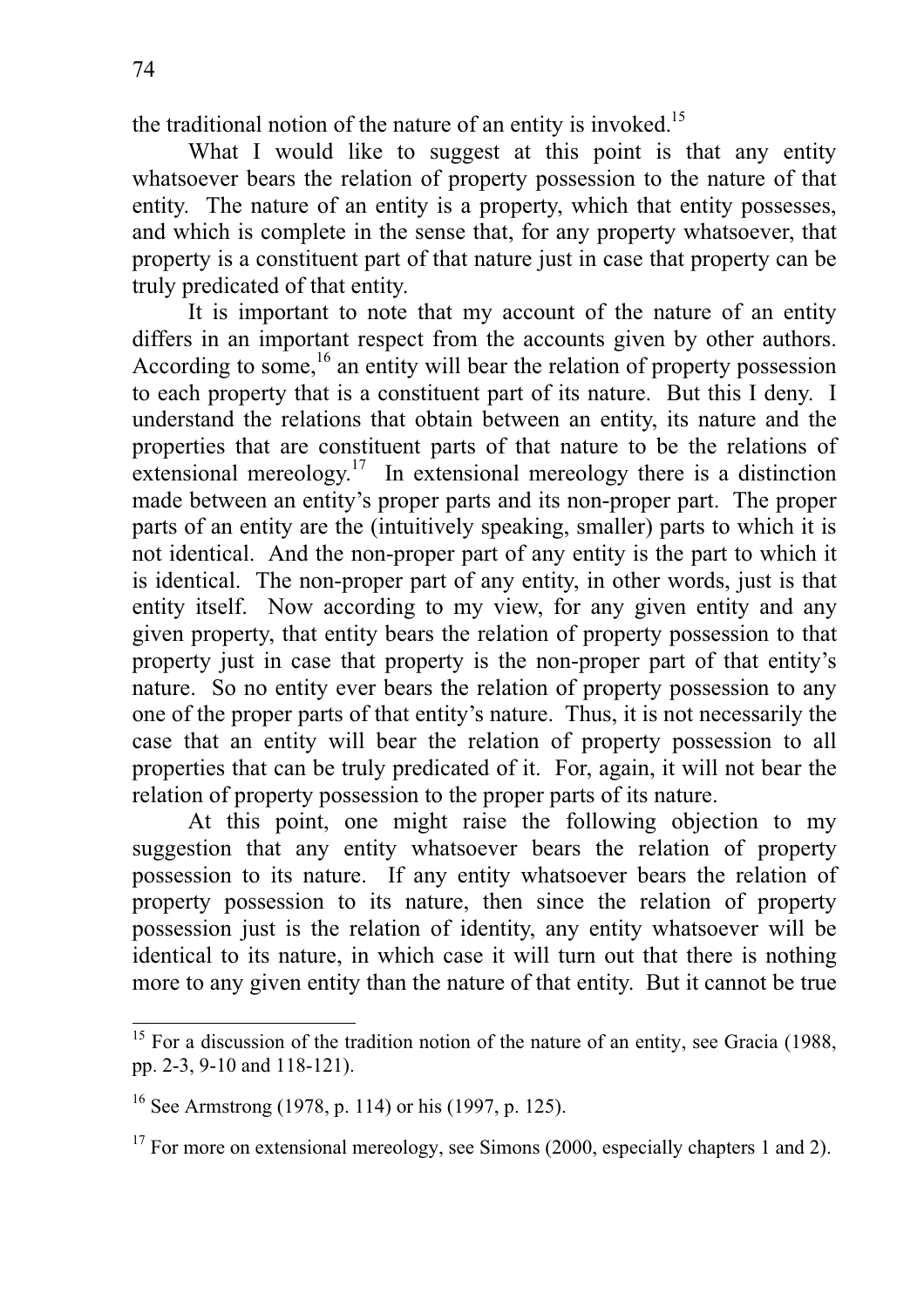that there is nothing more to any given entity than the nature of that entity, on account of the following traditional argument, which is supposed to show that there is something more to any given entity that its nature.<sup>18</sup> There is at least one property to which two or more entities bear the relation of property possession. But if there is at least one property to which two or more entities bear the relation of property possession, then it is at least in principle possible for there to be two or more entities that possess all of the same properties as each other. Now if it is at least in principle possible for there to be two or more entities that possess all of the same properties as each other, then it is likewise in principle possible for there to be two or more entities that share one and the same nature. And if it is in principle possible for there to be two or more entities that share one and the same nature, then there must be something more to each of those entities than its nature, which individuates them from each other. But if there is something more to each of these entities than its nature, then it is false that there is nothing more to any given entity than its nature.

 This objection is also based upon a mistaken identity of the relation of property possession, however. Just as property possession is not a "onemany" relation that at least one entity can bear to two or more properties, it is not a "many-one" relation that two or more entities can bear to one and the same property. Rather, property possession is the "one-one" relation of identity. In further response to this objection, nothing is needed to individuate any two entities from each other than the natures of those entities, i.e. other than those entities themselves. Since the nature of any entity is a mereological entity, any entity x and any entity y are identical to each other just in case all of the parts of the nature of x are parts of the nature of y, and vice versa.

### **Conclusion**

In this paper I have defended an argument for an account of property possession and identity according to which property possession and identity are one and the same relation. I also considered an objection to that account. And out of my response to that objection emerged the view that there is nothing more to any given entity than what is traditionally referred to in ontology as the nature of that entity. As I see it, this view constitutes the basis of an ontological system that rivals the traditional

-

 $18$  This argument is suggested in Adams (1982, p. 411).